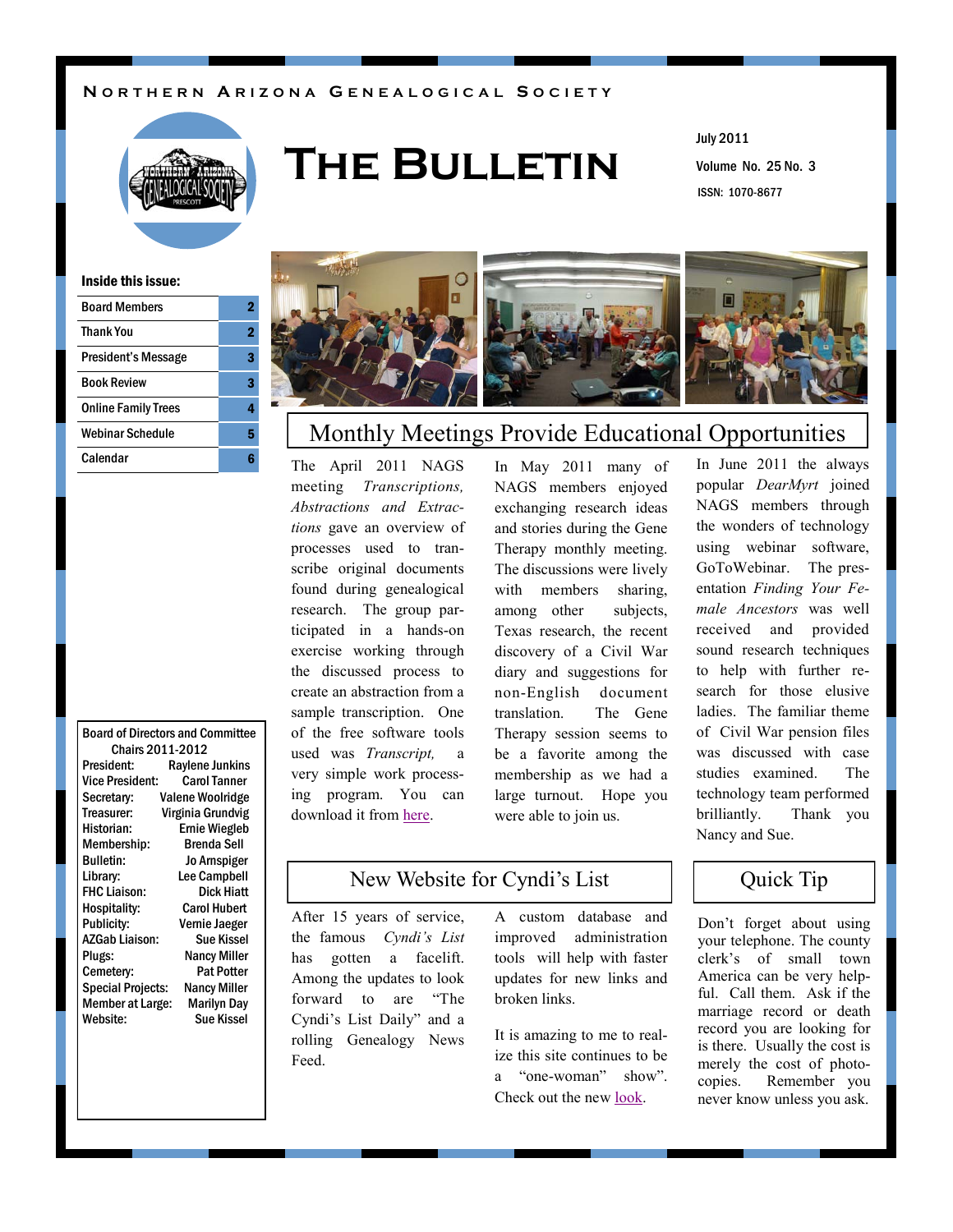#### **P a g e 2**

#### **T h e B u l l e t i n**

# Welcome to Our New Board



proponent of genealogical education, frequently sharing her expertise with NAGS members. Raylene has been a member of NAGS since the 1980's and served four years as Treasurer and one term as Vice President.

**R a y l e n e J u n k i n s P r e s i d e n t**  began her genealogical pursuit with a H o w - T o



**Virginia Grundvig Treasurer**  past Librarian for NAGS

**Carol Tanner Vice President**



**Carol Hubert,**  returning Hospitality Chair: grew up in CA, lived on east coast. Retired college English teacher.



**Pat Potter** Cemetery Project: native of Arizona; retired Librarian of PHS, former Board member of Sharlot Hall

E r n i eW ieg le b Historian: Ger-



**Nancy Miller**  PLUGS and Special Projects and general Go-To-Gal



**Sue Kissel** continuing Website and AZGAB Liaison: born in Michigan and lived most of her adult life in Yuma.

Send a short two or three paragraph bio and surnames researched to the Bulletin editor to be included in the next issue



issue.

man research specialist.

Vernie Jaeger Publicity, continuing: volunteer with the FHC. I will have a picture for the next



**Brenda Sell Membership** Chair

Jo Arnspiger Bulletin Editor: P a s s i o n a t e about genealogy. Researching since 1975





Dick Hiatt FHC Liaison: great resource to help you get comfortable using the FHC library and computers



Marilyn Day Member At<br>Large: past Large: president, former Director of the Westford Historical Society in MA

# Thank You to Our Outgoing Board Members

A big thank you to Marilyn Day (President), Marilyn Andrus (Treasurer), Raylene Junkins (Vice President) and Leslie Parsons (Membership) for your wonderful leadership during the 2010-2011 Board year. The general membership probably does realize how much time is required for these folks to perform their required duties, so I am sure we are all very appreciative of their generosity of time and experience. Many of the existing Board members are continuing for the current year, and they also all deserve a big Thank You.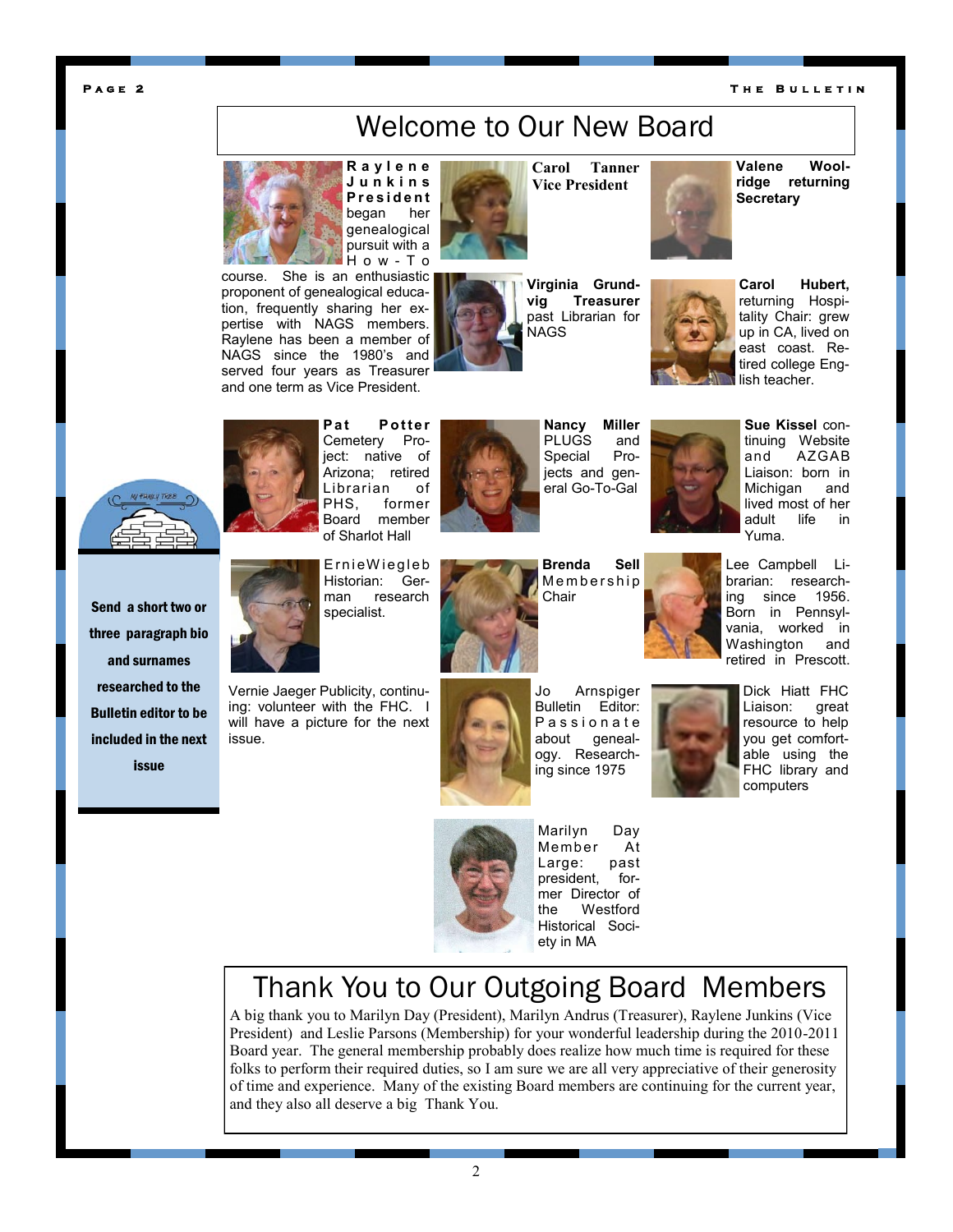### President's Message

As your new President, I present this first message with great pleasure. First I must thank all previous officers and committee chairs for the fine job they have done in expanding and improving our organization. My hat is off to you. I also want to thank the fine new board and committee chairs who have taken over: I pledge to keep up the good work.

Just a reminder: July is a dark month with no board meeting or general meeting. We will resume in August with an interesting program on German Research presented by Ernie Wiegleb. In September I will be presenting a program on Quality Online Resources.

Mark your calendars for October 22, the date of our annual workshop. This is an opportunity for you to participate in a full day of learning with 32 classes in 4 time slots to choose from. Since I don"t know all of you personally yet or what your expertise might be, this is your chance to give back to the society and give a class. If you have information you could share on a research topic, location or general research practice, take this opportunity to share your information with others. If you are interested, remember it's an informal setting and you will be among friends. We are still in the planning stages so email me at [rjunkins@cableone.net](mailto:rjunkins@cableone.net) to throw your name in the hat. Additionally, if there are topics you would like to see presented send us your ideas.

I attended the Southern California Genealogy Jamboree in June; it is a great program at a reasonable cost. There were about 2,000 in attendance and the event is much closer than NGS or FGS national conferences. Start planning now for next year. I came back with several ideas for our Society. I will be presenting these ideas to the board for activities our society might undertake in the future.

Raylene Morrow Junkins, President

### Book Review—Shaking Your Family Tree by Barb Wich

Buzzy Jackson relates her first year"s genealogical journey in a 234 page narrative, *Shaking the Family Tree: Blue Bloods, Black Sheep, and Other Obsessions of an Accidental Genealogist* (New York: Touchstone, A Division of Simon & Schuster, Inc., 2010). With a Ph.D. in United States history, she is no stranger to research. She approaches the documentation of her Jacksons, the 20<sup>th</sup> most common American surname, globally. Written in the style of a personal journal and addressed primarily to the novice genealogist, *Shaking the Family Tree* offers her observations about this potentially addictive hobby for some and a mystery to most. With her "desire to understand oneself through a better understanding of one"s own family" she joins her local genealogy society for education and social support. Jackson emphasizes the popularity, connections and excitement derived from learning about one"s family members in their place and time while simultaneously only implying the work and costs involved.

This is not a book on methodology, but an overview for avenues of research and the rewards of making old and new family connections. She explores finding information via the internet; family interviews; cemeteries; DNA; a genealogy cruise (with some "genie star" name-dropping); the Family History Library in Salt Lake City; lineage societies, and a genealogy road trip to Alabama with her cousin Mooner. In relating her paths and progress, Buzzy Jackson"s *Shaking the Family Tree*  allows one a multifaceted glimpse of this compelling field of study. For those who enjoy watching "Who Do You Think You Are?", this book explores the reasons, tactics, findings, disappointments, and wisdom derived during a non-celebrity's search for her roots.



Sue Kissel has provided us with a diverse list of online resources. Here are just a couple I would recommend.

• Rockingham Co., [NH Registry of Deeds](http://www.nhdeeds.com/rockingham/RoHome.html)  [from 1629](http://www.nhdeeds.com/rockingham/RoHome.html)

• Washington Co., **[Maryland Free Library](http://www.washcolibrary.org/)**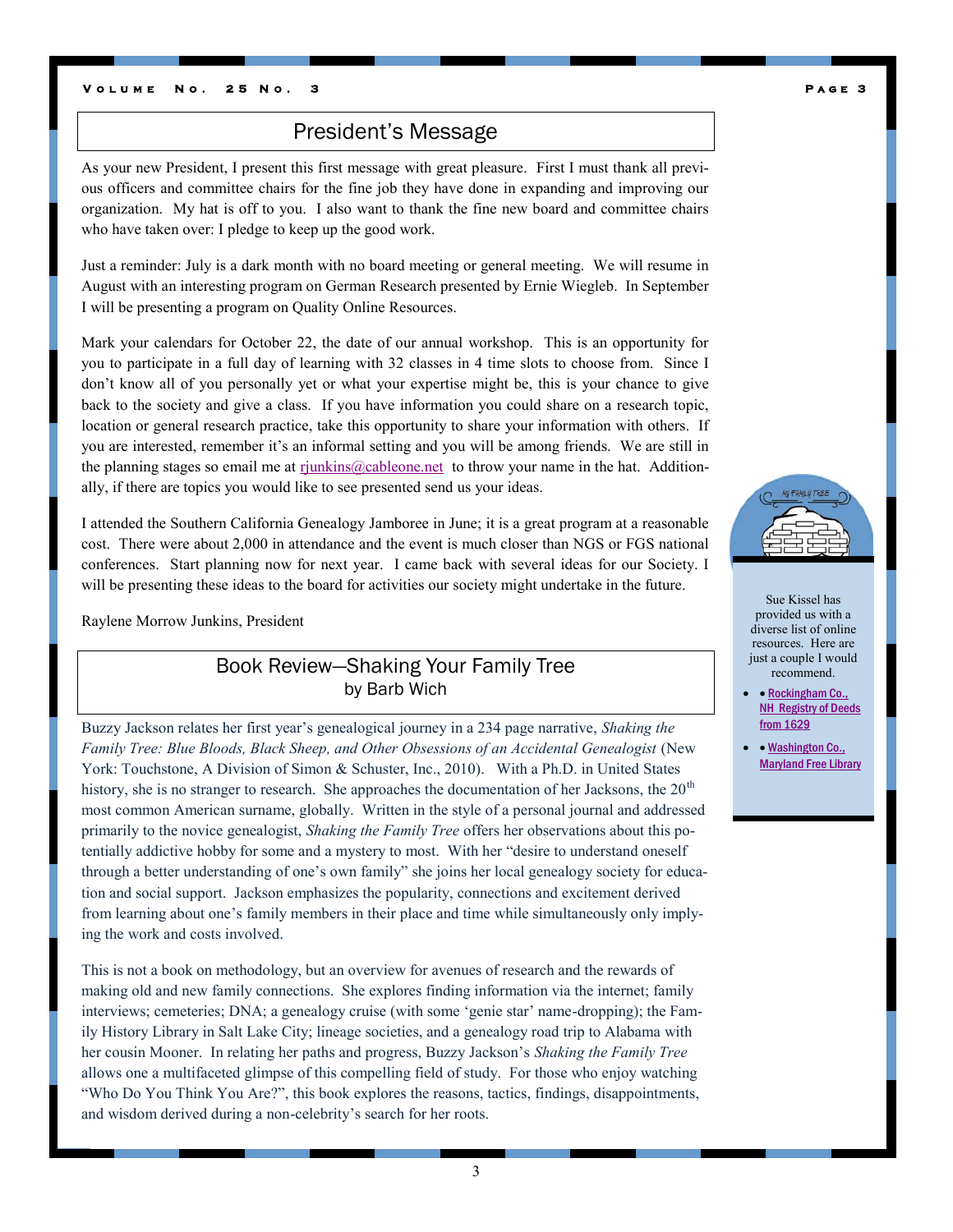**T h e B u l l e t i n** 

# Online Family Trees To Use or Not To Use

There are a plethora of online family tree sites springing up all over the Internet. Ancestry is of course the first and largest site with FamilySearch probably next. (Currently only available to LDS members) In the last few years the trees on Ancestry have become extremely unreliable with numerous errors and almost no source citations. My concern is these other online trees will prove to have the same problems.

The new trend in "cloud" genealogy seems to be for totally collaborative trees where everyone connects to everyone else. Some of the sites allow privacy settings to restrict this and others do not. The goal of many of these sites seems to be to create One World Tree... with our help of course.

I was going to attempt to provide a summary of these different sites but realized quickly that was too complex a task. Instead I will provide the site url and a brief overview of the purpose of each site.

I will not provide a summary for either Ancestry or FamilySearch. This list is basically based on links found on the blog of Randy Seaver, [Genea-Musings](http://www.geneamusings.com/) and several which were named in Family Tree Magazine"s 101 Best Websites.

| Website<br>Name            | <b>Description</b>                                                                                                                                                                                                                                                           | URL                                  |
|----------------------------|------------------------------------------------------------------------------------------------------------------------------------------------------------------------------------------------------------------------------------------------------------------------------|--------------------------------------|
| WeRelate                   | Wiki style shared approach utilizing both data and family trees.<br>Project of the Foundation for On-Line Genealogy and the Allen<br>County Public Library                                                                                                                   | http://werelate.com                  |
| Geni                       | A free and totally collaborative site with the goal of connecting<br>everyone to everyone else. 100 million profiles.                                                                                                                                                        | http://geni.com                      |
| <b>GeneTree</b>            | A collaborative product between GeneTree and SMGF, the<br>Sorenson DNA project.                                                                                                                                                                                              | http://genetree.com                  |
| WikiTree                   | Input manually or upload a gedcom; make it private or share. Also<br>a Wiki style site. Free                                                                                                                                                                                 | http://www.wikitre<br>e.com/         |
| <b>GeneaNet</b>            | Free and paying areas; includes over 400 million individuals. In-<br>clude free and fee resources and indexes.                                                                                                                                                               | http://geneanet.com                  |
|                            | Basic product is free and allows 250 individuals. Premium prod-<br>uct is 2500 individuals and \$6.95 a month. Premium Plus is<br>unlimited individuals and \$9.95 a month. "Basic matching" for<br>MyHeritage the basic and "enhanced matching" for the paid subscriptions. | http://myheritage.c<br><sub>om</sub> |
| <b>Family Pur-</b><br>suit | Wiki based collaborative online family tree database                                                                                                                                                                                                                         | http://familypursuit<br>.com         |
| <b>Dynastree</b>           | Now MyHeritage.com                                                                                                                                                                                                                                                           | http://myheritage.c<br>om            |
| Mocavo                     | Genealogical search engine plus online family tree option                                                                                                                                                                                                                    | http://mocavo.com                    |
| <b>Tribal</b><br>Pages     | Upload your gedcom and get started. 80 million profiles. Free and<br>fee subscriptions.                                                                                                                                                                                      | http://www.tribalpa<br>ges.com/      |
|                            |                                                                                                                                                                                                                                                                              |                                      |



**Start getting those wedding pictures scanned and sent to Nancy Miller for our gala Christmas party December 10th at Stoneridge County Club in Prescott Valley.**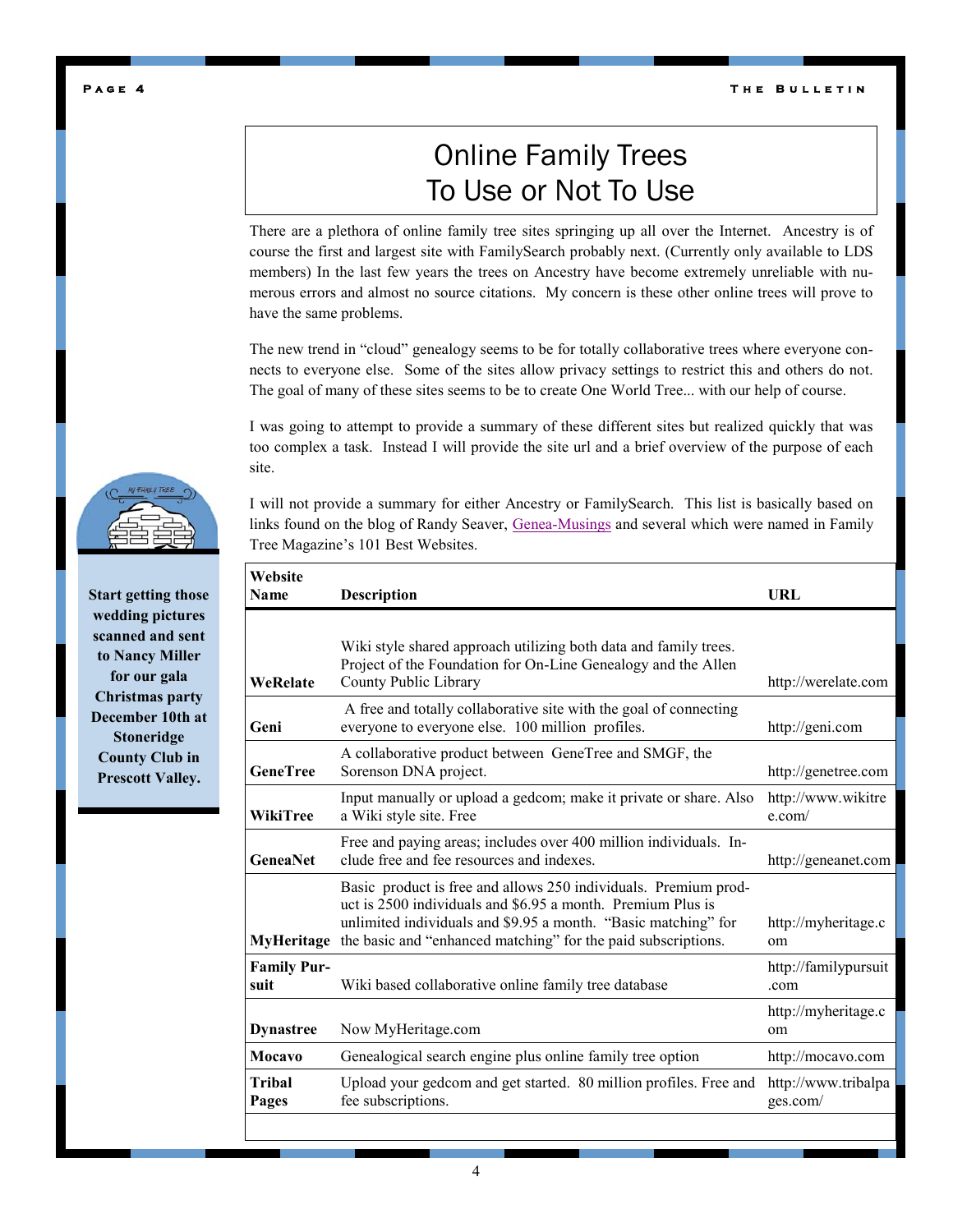#### **V O L U M E N O . 25 N O .**

# Online Learning Opportunities Free Webinars Right From Your Home

*Ready Set Write, Share Your Family's Story* is a brand new webinar presented by Lisa Alzo, courtesy of Legacy Family Tree's webinars and archived on their site until July 11. Click [here.](http://legacyfamilytree.com/webinars.asp)

*NSDAR - Resources for your Revolutionary War Ancestors*  webinar presented by DearMyrt and sponsored by the SCGS. Date July 2 at 11am MST. Click [here](https://www1.gotomeeting.com/register/170393176) to register.

*Leveraging the Power of We: a Watershed Event in Discovering Where to Find Your Ancestors* , presented by Michael Ritchey of FamilySearch and hosted by

Legacy Family Tree. Date Wed. July 6 at 11am AZ time. Click [here](http://www.legacyfamilytree.com/Webinars.asp) to get more info and register.

*Google Images and Beyond* by Maureen Taylor. Wednesday July 20 . Legacy Family Tree webinar [site.](http://www.legacyfamilytree.com/Webinars.asp)

*Organizing for Success* by Karen Clifford, August 3. Legacy Family Tree Webinar [site.](http://www.legacyfamilytree.com/Webinars.asp)

*Best Internet Resources for African-American Genealogy* by Angela Walton-Raji.. These are all available through the Legacy Family Tree webinar [site..](http://www.legacyfamilytree.com/Webinars.asp)

*Newspapers for Genealogists* by Tom Kemp August 17. Legacy Family Tree Webinars [site.](http://www.legacyfamilytree.com/Webinars.asp)

*Photo Treasures Discovered At Jamboree* by Maureen Taylor, August 6 [SCGS Exten](http://www.scgsgenealogy.com/JamboreeExtensionSeries2011.htm)[sion Series](http://www.scgsgenealogy.com/JamboreeExtensionSeries2011.htm)

*Cemetery Research for Your New England Ancestors* presented by Marian Pierre-Louise, August 17 [SCGS Ex](http://www.scgsgenealogy.com/JamboreeExtensionSeries2011.htm)[tension Series](http://www.scgsgenealogy.com/JamboreeExtensionSeries2011.htm)

*Researching Your Connecticut Ancestors,* by Marian Pierre-Louise, Sept. 21. [Legacy Fam](http://www.legacyfamilytree.com/Webinars.asp)[ily Tree Webinars site](http://www.legacyfamilytree.com/Webinars.asp)

### Untapped Resource State Library and Archives

During a recent client project I found myself looking for online Texas genealogy resources. Using the Texas rootsweb site to drill down to my county of interest, I discovered the [Texas State Library](http://www.tsl.state.tx.us/search/)  [and Archives](http://www.tsl.state.tx.us/search/) link. I spent an enjoyable couple of hours browsing their online catalog and discovered the ILL (Inter-Library Loan) service. This archive provides rental of their entire microfilm collection for free. What a Great Service,, and somewhat unusual for a State Archive. Some of the items I was interested in were Naturalization Records for Gillespie county, Texas 11845-1890. These records are not digitalized but they were available on microfilm… through ILL. Thanks to the State of Texas for making these unique resources available to long distance researchers. Note: this service is currently not available due to updates to their system but will be up and running again in August of 2011.

### Links in this Newsletter

http://legacyfamilytree.com/webinars.asp https://www1.gotomeeting/register/170393176 http://www.jacobboerema.nl/en/Freeware.htm http://www.washcolibrary.org/ http://www.nhdeeds.com/rockingham/RoHome.html http://www.scgsgenealogy.com/JamboreeExtensionSeries2011.htm http://www.tsl.state.tx.us/search/ http://www.cyndislist.com/ http://italiangenealogy.com





Do You Have Italian Ancestors? Are you stumped looking for them? Try this site: [Italian Genealogy](http://italiangenealogy.com/) Registration is free and the response is amazing